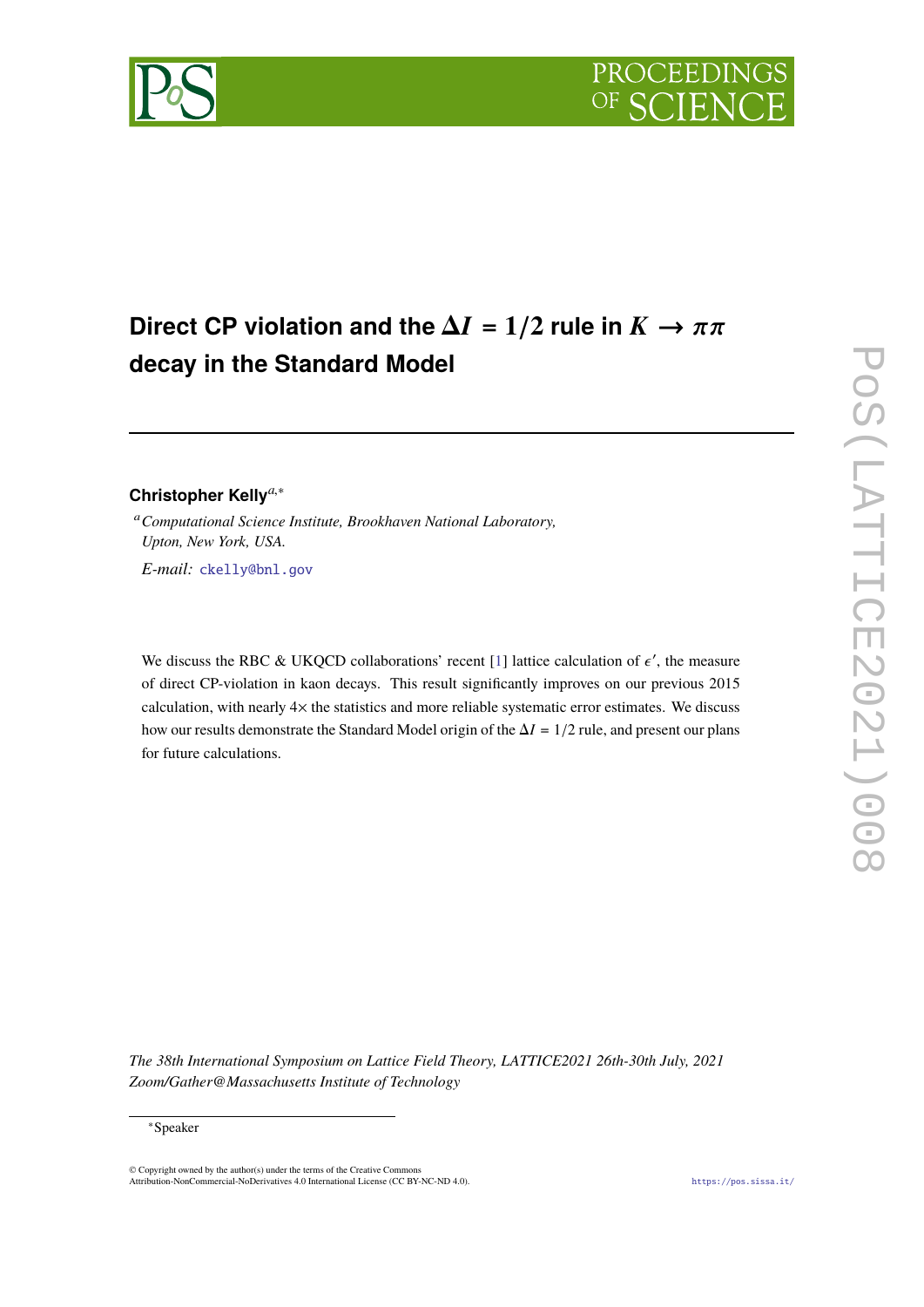# **1. Introduction**

CP-violating (CPV) processes provide very sensitive probes for new physics as they are highly suppressed in the Standard Model. New sources of CPV beyond the Standard Model appear to be necessary if the matter-antimatter asymmetry in the Universe is explained by baryogenesis, which requires CPV at a level much higher than predicted by the Standard Model according to current best estimates. Direct CP-violation in kaon decays is particularly strongly suppressed, and as a result was only observed comparatively recently – in the late-1990s – by the NA48 [\[2\]](#page-14-1) and KTeV [\[3\]](#page-14-2) experiments in the decay of neutral kaons into two pions. The current world average of the measure of direct CPV in  $K \to \pi \pi$  decays,  $\epsilon'$ , is [\[4\]](#page-14-3)

$$
Re(\epsilon'/\epsilon) = 16.6(2.3) \times 10^{-4}
$$
 (1)

where  $\epsilon$  is the measure of indirect CP-violation, itself heavily suppressed:  $|\epsilon| = 2.228(11) \times 10^{-3}$ .

In order to take advantage of this precise experimental result, a correspondingly precise Standard Model prediction is necessary. Unfortunately, while the underlying physics occurs at the weak interaction scale,  $O(80)$  GeV, these processes receive large corrections from low-energy nonperturbative physics at the  $O(250)$  MeV hadronic energy scale, hence it was only recently that a reliable first-principles calculation of  $\epsilon'$  has been performed [\[5\]](#page-14-4). This 2015 calculation was per-<br>formed by the BBC & UVOCD calleborations using lattice OCD, the only known ab initia and formed by the RBC & UKQCD collaborations using lattice QCD, the only known *ab initio* and systematically improvable method – one for which all of the systematic errors can be identified and improved and/or eliminated with sufficient computational expense – for computing non-perturbative processes. The value obtained,

$$
Re(\epsilon'/\epsilon) = 1.38(5.15)(4.59) \times 10^{-4}
$$
 (2)

where the errors are statistical and systematic respectively, is  $2.1\sigma$  below the experimental value. Spurred by the hint of a tension between the lattice prediction and the experimental number and an unexplained discrepancy between the predicted value of the  $I = 0 \pi \pi$  scattering phase shift at the kaon mass (a necessary component of the calculation) and the dispersive prediction, we have since endeavored to improve our calculation by significantly increasing the statistics, incorporating more sophisticated techniques for removing excited state systematic effects in our matrix element fits, and also to reduce our dependence on perturbation theory at low energies in the matrix element renormalization. As a result of this effort we have now resolved the discrepancy in the  $ππ$  phase shift and have produced a new value with a factor of two smaller statistical errors and more reliable systematic error estimates [\[1\]](#page-14-0):

$$
Re(\epsilon'/\epsilon) = 21.7(2.6)(6.2)(5.0) \times 10^{-4}.
$$
 (3)

Here the third error quoted is an estimate of the effects of isospin-breaking and electromagnetism. This result is now in good agreement with the experimental number.

In this document we summarize the techniques and measurements that comprise this most recent calculation and discuss the results in more detail, and then follow this by a description of our current efforts and future plans for further improving the calculation.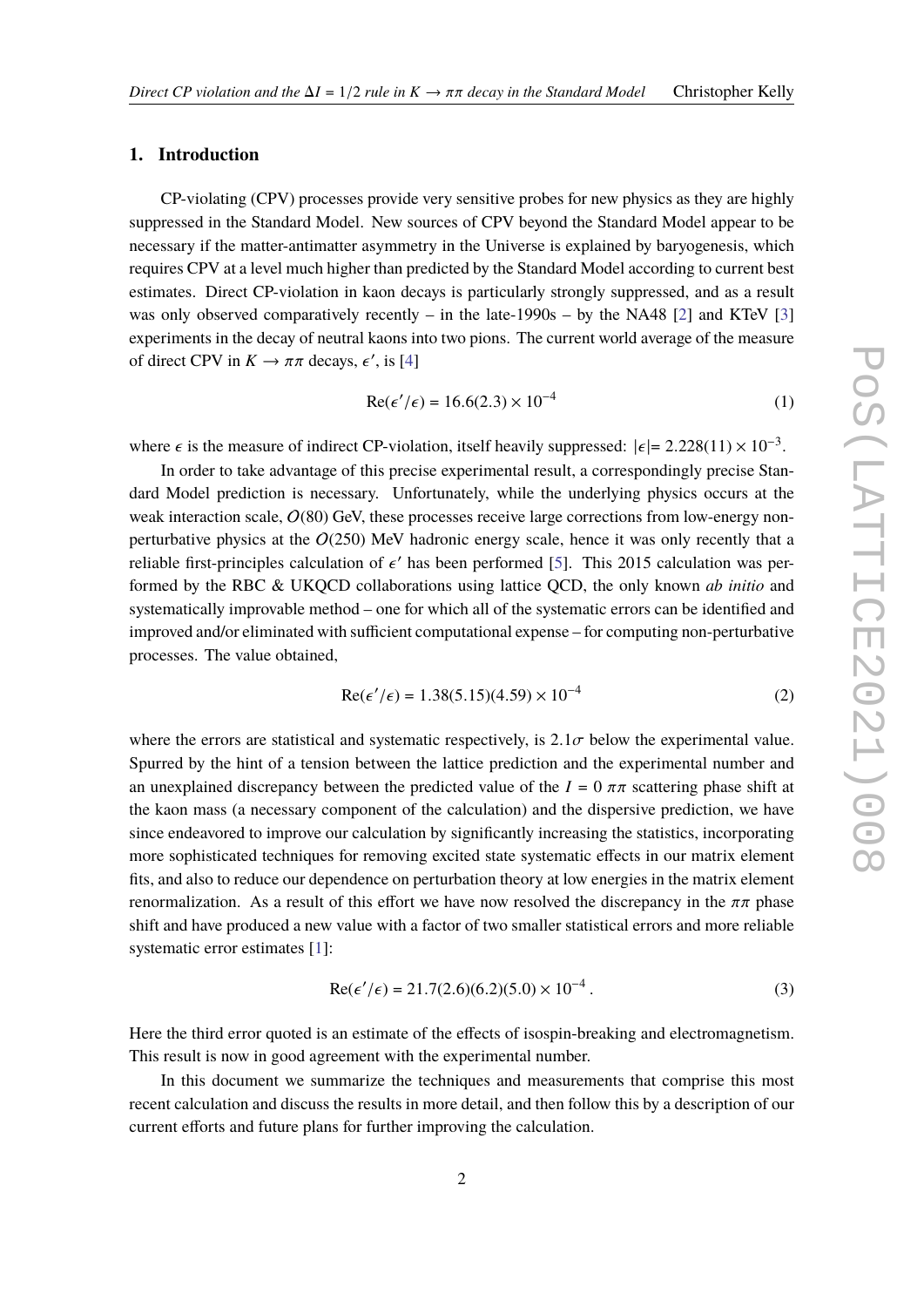#### <span id="page-2-0"></span>**2. Calculation overview**

The lattice calculations are performed with degenerate up and down quarks, resulting in an isospin-symmetric theory in which  $\epsilon'$  can be expressed directly in terms of the difference in the complex phases of A, and A, the conditivides of neutral keeps description into  $\tau$  at the of isospin complex phases of  $A_0$  and  $A_2$ , the amplitudes of neutral kaons decaying into  $\pi\pi$  states of isospin  $I = 0$  ( $\Delta I = 1/2$ ) and  $I = 2$  ( $\Delta I = 3/2$ ), respectively,

$$
\epsilon' = \frac{i\omega e^{i(\delta_2 - \delta_0)}}{\sqrt{2}} \left( \frac{\text{Im}A_2}{\text{Re}A_2} - \frac{\text{Im}A_0}{\text{Re}A_0} \right),\tag{4}
$$

where  $\omega = \text{Re}A_2/\text{Re}A_0$  and  $\delta_I$  are the  $\pi\pi$  scattering phase shifts. We work in three-flavor QCD (i.e. without a charm quark), in which the underlying weak interaction Hamiltonian is expressed to first order in the weak effective theory as a series of ten four-quark operators  $O_i$  and the corresponding Wilson coefficients  $z_i$ ,  $y_i$  that encapsulate the high-energy contributions:

$$
H_W = \frac{G_F}{\sqrt{2}} V_{ud}^* V_{us} \sum_{i=0}^{10} [z_i(\mu) + \tau y_i(\mu)] Q_i(\mu)
$$
 (5)

where  $\tau = -\frac{V_{ts}^* V_{td}}{V_{us}^* V_{uc}}$ where  $\tau = -\frac{v_{ts}v_{td}}{V_{us}^*V_{ud}}$  and the scale  $\mu$  indicates that the Wilson coefficients and operator are renormalization scheme dependent (while their product is not). The lattice calculation requires evaluating this effective Hamiltonian between a kaon initial state and a two-pion final state in the appropriate isospin representation:

$$
A^{I} = \langle (\pi \pi)_{I} | H_{W} | K^{0} \rangle.
$$
 (6)

Aside from the usual difficulties of performing a lattice calculation – tuning ensembles and operators, gathering sufficient statistics, etc – the evaluation of these matrix elements involves a number of additional challenges:

- 1. On a conventional lattice, the three-point functions from which the matrix elements are extracted by fitting the large-time behavior, are dominated by an unphysical, energy nonconserving decay amplitude between a kaon of mass ∼500 MeV and two pions at rest with an energy of ∼260 MeV. It is therefore necessary to either attempt to extract a subdominant contribution from already noisy data, or to exploit some other technique to remove this unphysical contribution. We discuss this in more detail below.
- 2. Due to the compression of the two-pion final state by the finite box size, these matrix elements obtain substantial finite-volume corrections. Fortunately, the dominant, power-law component of this correction can be computed very precisely in the form of the Lellouch-Lüscher factor [\[6\]](#page-14-5) *F*, leaving only small, exponentially-suppressed contributions as a remaining systematic error. The computation of *F* requires knowledge of the derivative of the  $\pi\pi$  phase shift with respect to energy which must be either computed on the lattice or obtained from the dispersive analysis of experimental data.
- 3. The bare lattice matrix elements are divergent and must be renormalized (into the same scheme as the Wilson coefficients) prior to removing the lattice cutoff. Unfortunately the  $\overline{MS}$  scheme in which the Wilson coefficients are conventionally computed is not amenable to a nonperturbative treatment on the lattice, hence we must first renormalize into an intermediate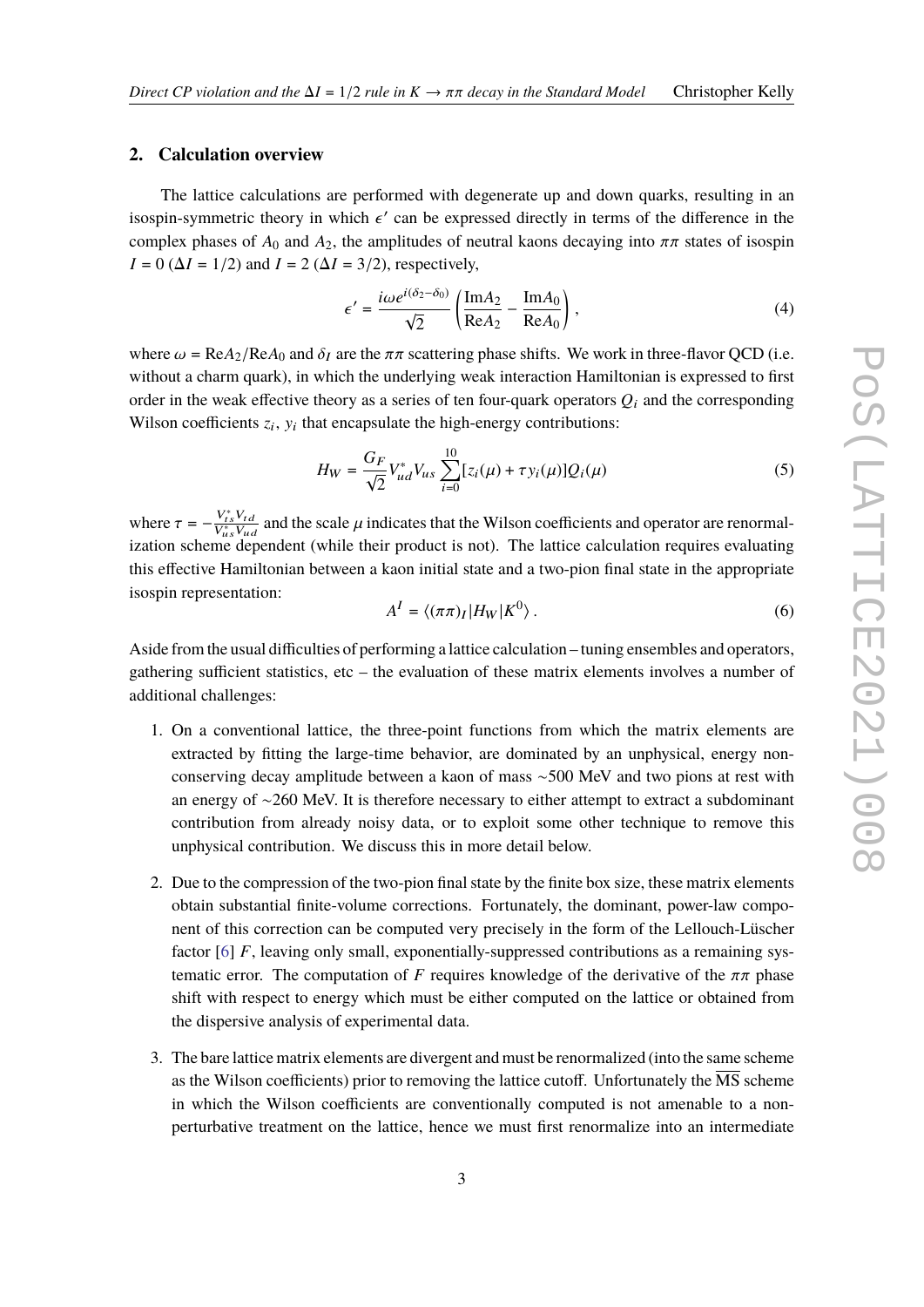non-perturbative renormalization (NPR) scheme – in our case the regularization-invariant momentum schemes  $(RI-SMOM)$  – before matching perturbatively to  $\overline{MS}$ . In order to avoid large perturbative truncation effects it is necessary to perform this matching at as high of a scale as possible while maintaining sufficient separation from the lattice cutoff to avoid discretization effects.

The calculation of the  $I = 0$  amplitude introduces further complexities:

1. Some of the the diagrams entering this amplitude contain loops in which two of the legs of the four-quark operator contract together, resulting in a quadratic divergence regulated by the lattice cutoff. While this divergence is not present in the case of exactly energy conserving kinematics, in practise this condition can only be achieved approximately through careful tuning, and therefore it is advantageous to remove it directly by defining subtracted operators

$$
Q_i \to Q_i - \alpha_i \bar{s} \gamma^5 d \tag{7}
$$

where the coefficients  $\alpha_i$  are defined through a suitable condition:

$$
\langle 0|\left\{Q_i(t) - \alpha_i(t)[\bar{s}\gamma^5 d](t)\right\} O_K(0)|0\rangle = 0, \tag{8}
$$

where  $O_K(0)$  is an operator that creates an incoming kaon state. This subtraction offers the additional benefit of suppressing excited state matrix elements that would otherwise be enhanced by their non-energy conserving kinematics even if the primary matrix element of interest were exactly energy conserving.

2. The  $I = 0$  final state has vacuum quantum numbers, hence we must perform an explicit subtraction to remove the contribution of the vacuum intermediate state. The vacuum quantum numbers also mean that it is necessary to evaluate disconnected diagrams, which are typically very noisy and therefore require advanced methods and large statistics to achieve a good signal.

#### **3.**  $I = 2$  **calculation**

The  $\Delta I = 3/2$  decay is generated by three linear combinations of  $Q_i$  that are conventionally labeled by their transformation properties under chiral  $SU(3)_L \times SU(3)_R$ : the (27, 1) combination is the domininant contribution to ReA<sub>2</sub>, and the  $(8, 8)$  and  $(8, 8)_{mx}$ , where mx indicates the operator is color-mixed, are the domininant contributions to  $\text{Im}A_2$ . The measurement of  $A_2$  was first performed by the RBC & UKQCD collaborations in 2012 [\[7,](#page-14-6) [8\]](#page-14-7) on a single lattice with physical pion masses and a somewhat coarse inverse lattice spacing of  $a^{-1} = 1.378(7)$  GeV, but with a correspondingly large physical volume to offer good control over residual finite-volume effects. This was later followed in 2015 by a calculation on two larger lattices with inverse lattice spacings of 1.730(4) GeV and 2.359(7) GeV and a continuum extrapolation performed [\[9\]](#page-14-8). We will focus on the latter calculation in this summary.

The calculation was performed using Möbius domain wall fermion (MDWF) ensembles of sizes  $48^3 \times 96 \times 24$  (labeled 48I) and  $64^3 \times 96 \times 12$  (labeled 64I), where the last dimension is the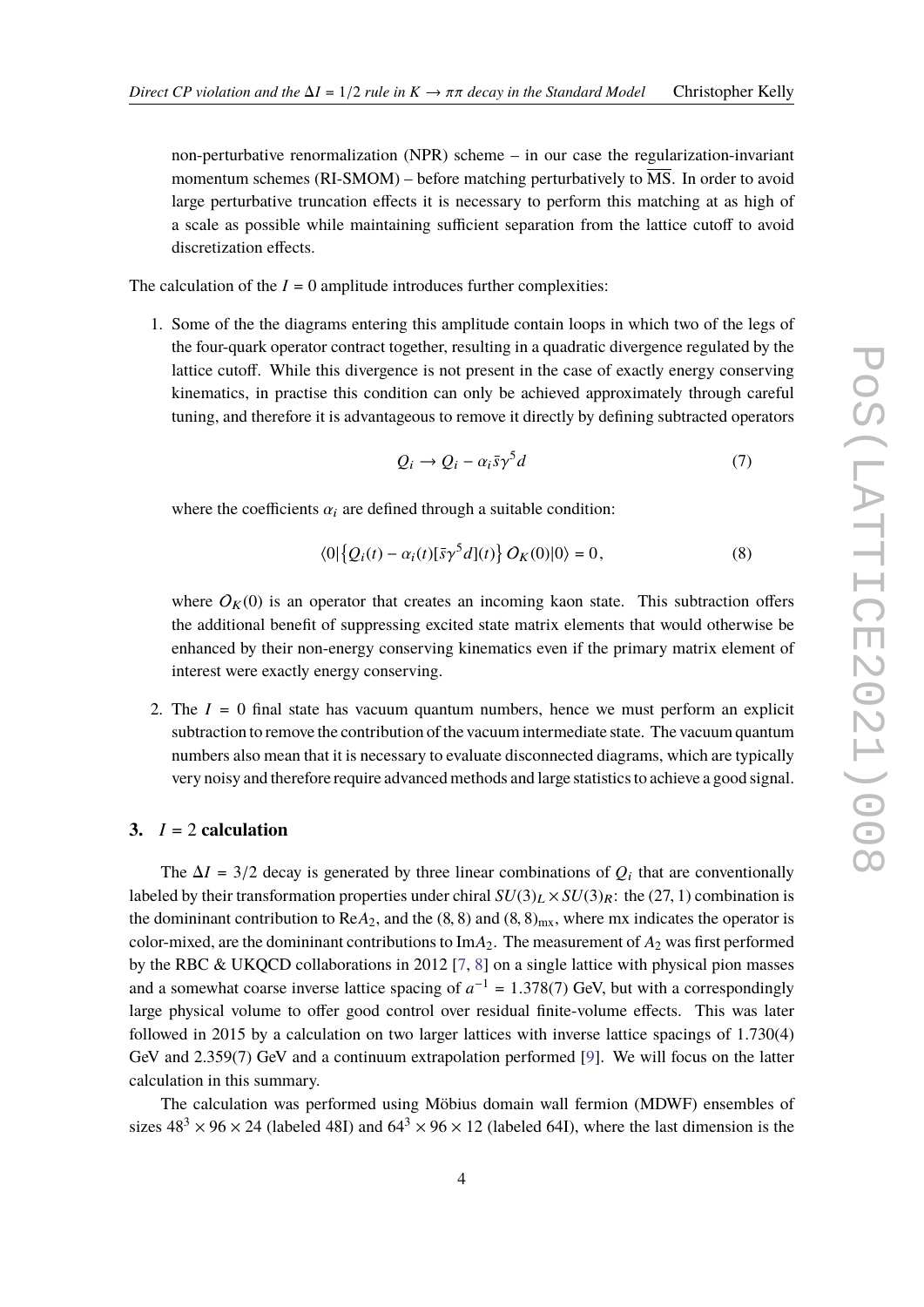extent of the fifth dimension,  $L_s$ . We used the Iwasaki gauge action with  $\beta = 2.13$  and  $\beta = 2.25$  for the 48I and 64I ensembles, respectively, and the Möbius scale was  $\alpha = b + c = 2.0$  for both. More details on these ensembles can be found in Ref. [\[10\]](#page-14-9).

In order to achieve physical kinematics we exploited the ability to modify the lattice boundary conditions (BCs) and used antiperiodic spatial BCs for the valence down quarks. As a result of this change, all charged pions become antiperiodic in each of the directions in which these BCs are applied, and their minimum allowed momentum in those directions rises from 0 (for periodic BCs) to <sup>±</sup>π/*<sup>L</sup>* where *<sup>L</sup>* is the lattice size. By tuning *<sup>L</sup>* and the number of directions in which antiperiodic BCs are applied one can then match the ground-state energy of the two charged pion system to that of the kaon, such that the matrix element of interest becomes the ground-state contribution rather than an excited state. In order to take advantage of this we use the isospin symmetry to relate the  $K^0 \to (\pi \pi)_{I=0}^{I=2}$  decay of interest to the unphysical amplitude  $K^+ \to \pi^+ \pi^+$  in which both pions are aborated. This also allows us to import the fact that those PCs brask the isosonic summatry the  $\pi^+ \pi^+$ charged. This also allows us to ignore the fact that these BCs break the isospin symmetry; the  $\pi^+\pi^+$ state is the only doubly-charged state in the system and is therefore prevented from mixing with other operators by charge conservation.

The renormalization was performed using the RI-SMOM( $q$ ,  $q$ ) and RI-SMOM( $\gamma^{\mu}$ ,  $\gamma^{\mu}$ ) inter-<br>late schemes [11] and the perturbative matching to the  $\overline{MS}$  scheme performed at 3 GeV. The The renormalization was performed using the KI-SMOM( $q$ ,  $q$ ) and KI-SMOM( $\gamma$ '',  $\gamma$ '') intermediate schemes [\[11\]](#page-14-10) and the perturbative matching to the  $\overline{\text{MS}}$  scheme peformed at 3 GeV. The RI-SMOM $(q, q)$  result was used for the central value and the other scheme was used to estimate the systematic error.

The results obtained for the real and imaginary components of the amplitude are

$$
Re A_2 = 1.50(4)(14) \times 10^{-8} \text{ GeV}
$$
 (9)

$$
Im A_2 = -6.99(20)(84) \times 10^{-14} \text{ GeV}
$$
 (10)

where the errors are statistical and systematic, respectively. The former is in good agreement with the experimental value of Re $A_2 = 1.4787(31) \times 10^{-8}$  GeV from charged kaon decays and  $1.570(53) \times 10^{-8}$  GeV from neutral kaon decays.

As we can see above, the results are very precise for this amplitude, with  $\langle 1\%$  statistical errors despite having performed a continuum extrapolation. The systematic error is much larger and is completely dominated by perturbative truncation errors in the NPR matching to MS (8%) and in the Wilson coefficients  $(12\%)$ . The latter is exacerbated by the fact that perturbation theory is being used to match the four and three-flavor theories across the charm threshold at 1.3 GeV where perturbation theory is less reliable.

#### **4.** The  $\Delta I = 1/2$  rule

It has long been observed experimentally that the decay of the neutral kaon into an  $I = 0$  final state is around 500× more likely than to an  $I = 2$  state. This  $\Delta I = 1/2$  rule is reflected in the ratio

$$
\frac{1}{\omega} = \frac{\text{Re}A_0}{\text{Re}A_2} = 22.45(6),\tag{11}
$$

the inverse of which enters directly as a coefficient in the determination of  $\epsilon'$ , Eq. [4.](#page-2-0) While around a feature of two in this ratio of emplitudes can be above to exist from the porturbative symphon of a factor of two in this ratio of amplitudes can be shown to arise from the perturbative running of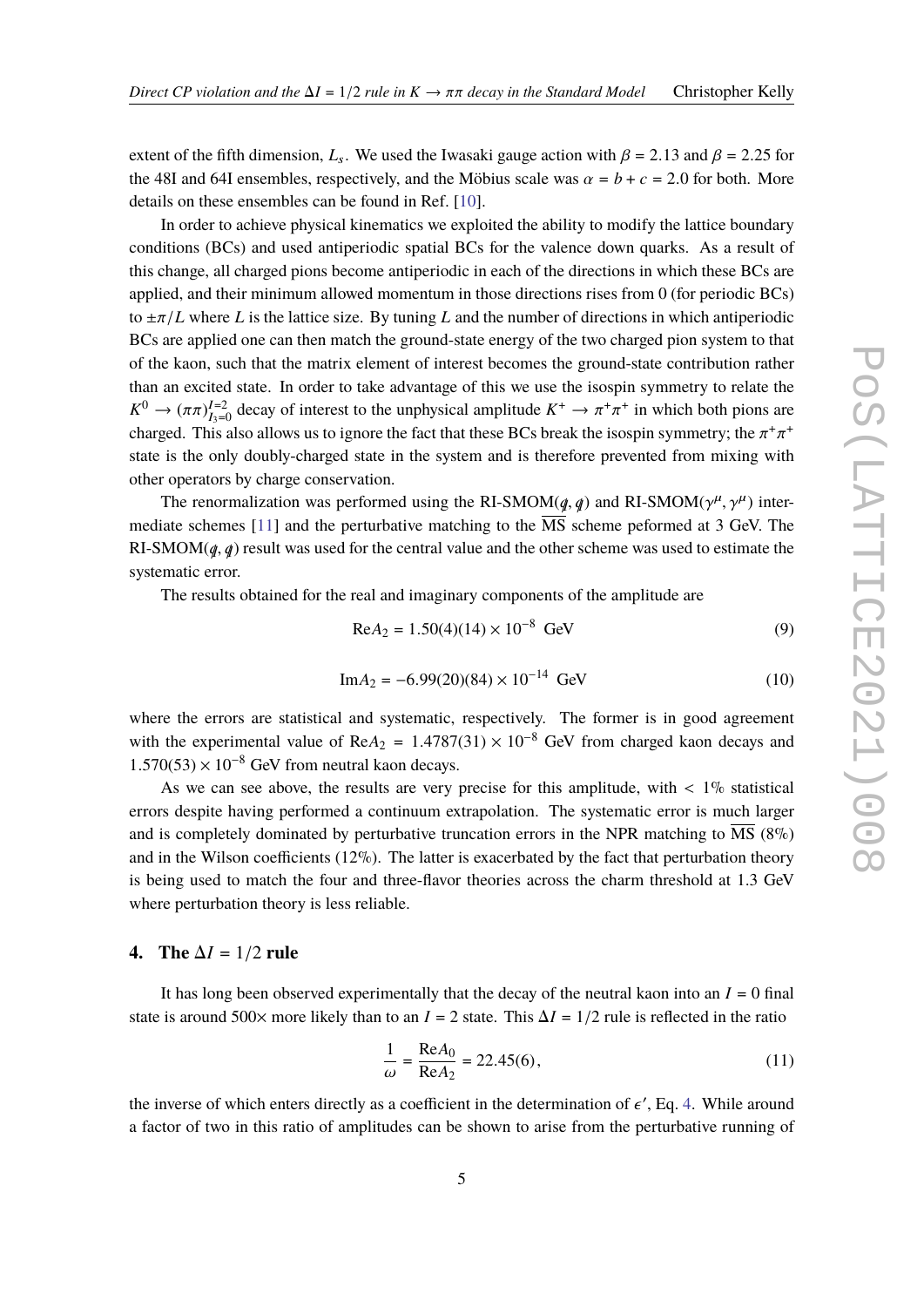<span id="page-5-0"></span>

**Figure 1:** The two dominant contributions  $C_1$  and  $C_2$  to  $\text{Re}A_2$  and their sum on the 48I (left) and 64I (right) ensembles, reproduced from Fig. 11 of Ref. [\[9\]](#page-14-8).

the Wilson coefficients from the weak to the charm scale, the origin of the remaining factor of 10 has been a longstanding puzzle with no widely accepted explanation.

The (27, 1) operator, which as mentioned above is the dominant contribution to  $Re(A_2)$ , is computed on the lattice as the sum of two contractions  $C_1$  and  $C_2$ . Naïve color counting suggests that  $C_2 \approx 1/3 C_1$ , but in our calculation we found  $C_2 \approx -0.7 C_1$ ; i.e. they have opposite signs and nearly equal magnitudes. This results in a strong cancellation, illustrated in Fig. [1,](#page-5-0) that dramatically suppresses Re*A*2. Note that this phenomenon is much less pronounced for simulations with heavier pions [\[18\]](#page-15-0). By combining our continuum result for ReA<sub>2</sub> with our latest determination of ReA<sub>0</sub> described below, we obtain

$$
\frac{1}{\omega} = \frac{\text{Re}A_0}{\text{Re}A_2} = 19.9(5.0)
$$
 (12)

which is completely consistent with the experimental number. We therefore conclude that the  $\Delta I = 1/2$  rule is a consequence of low-energy QCD.

# **5.** First  $I = 0$  calculation

The *I* = 0 amplitude receives contributions from all ten effective four-quark operators. The real part is dominated by the current-current operator  $Q_2$  and the imaginary part by the QCD penguin operator  $Q_6$  and to a lesser extent  $Q_4$ . The first calculation of the  $I = 0$  amplitude was performed in 2015 [\[5\]](#page-14-4) using a single lattice with essentially the same parameters as the ensemble used in the first calculation of  $A_2$ : We used 216 configurations of an MDWF ensemble of size  $32^3 \times 64 \times 12$  with Möbius parameter  $\alpha = b + c = 32/12$ , physical pion masses and the Iwasaki+DSDR gauge action with  $\beta = 1.75$  corresponding to an inverse lattice spacing of  $a^{-1} = 1.378(7)$  GeV. Again this choice of lattice represents a compromise between having good control over residual finite-volume effects at the cost of increased discretization errors from the coarse lattice spacing, while maintaining a lattice size that is computationally feasible (significantly more statistics are needed for the *A*<sup>0</sup> calculation than the  $A_2$  due to the disconnected diagrams).

To achieve physical kinematics for the ground-state matrix element we again exploit the lattice boundary conditions. Unfortunately, for the  $I = 0$  case there is no way to avoid the isospin breaking introduced by imposing antiperiodic BCs on the down quark, nor is there a way to cast the problem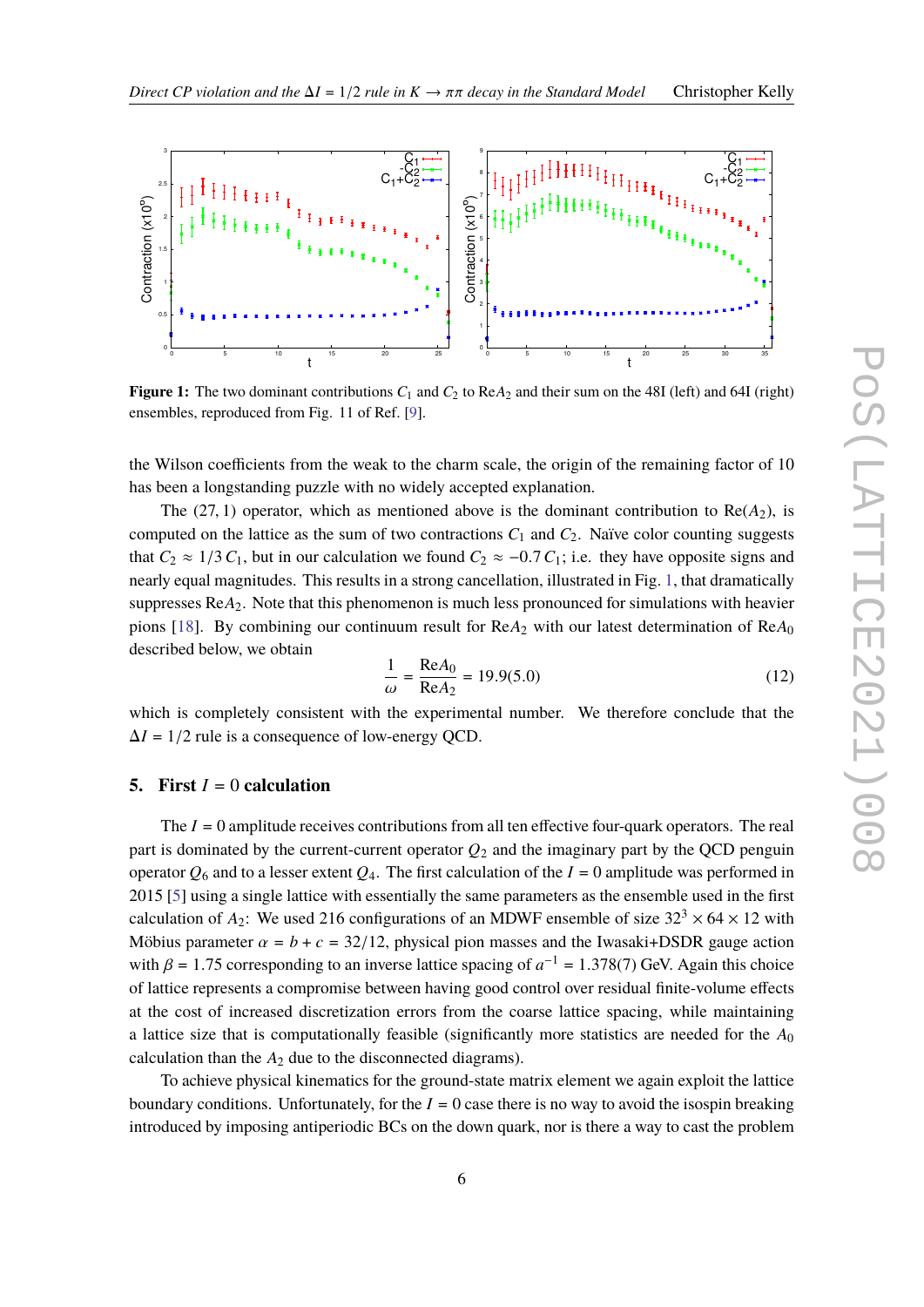in terms of only charged pion states. Instead we utilize G-parity boundary conditions [\[12\]](#page-15-1) in which the two light quark flavors undergo a charge conjugation and isospin rotation at the lattice spatial boundary. Both the charged and neutral pion states are negative eigenstates of the G-parity operation and the finite-volume action respects the isospin symmetry, hence when applied as a boundary condition we again achieve the raising of the ground-state pion momentum to <sup>±</sup>π/*<sup>L</sup>* but for all pion states and without breaking isospin. This comes at a cost however: the Dirac operator in this setup is explicitly two-flavor, hence the computational cost of inverting the quark propagator is doubled; the fact that up-quark fermion operators can contract with down-quark antifermion operators and *vice versa* through a quark line that passes through the boundary adds significant complexity to the structure of the Wick contractions; and due to the presence of disconnected diagrams in the  $I = 0$  case it is also necessary to generate custom ensembles with G-parity BCs on the sea quarks to avoid unitarity breaking effects. We used G-parity BCs in all three spatial directions resulting in a  $\pi\pi$  ground-state energy that matches the kaon mass to within 2%.

The increased statistical errors induced by the disconnected diagrams were controlled through a combination of large statistics and by utilizing the all-to-all propagator framework [\[13\]](#page-15-2) which allows for the convenient use of arbitrarily smeared operators – in our case 1*s* hydrogen wavefunction sources – whose properties can be tuned to maximize the overlap with the  $\pi\pi$  state of interest and minimize the overlap with the vacuum. The two-pion source comprised two single-pion operators with back-to-back Fourier momentum of  $(\pm 1, \pm 1, \pm 1)\pi/L$  (with a total momentum of zero), and we averaged over all orientations to project onto the *s*-wave rotational state. The vacuum contribution was further reduced by separating the single-pion operators in the  $\pi\pi$  source by 4 timeslices. We refer to this as the  $\pi \pi (111)$  operator below.

The NPR was again performed using the RI-SMOM( $q$ ,  $q$ ) and RI-SMOM( $\gamma^{\mu}$ ,  $\gamma^{\mu}$ ) intermediate<br>mes, with the former taken for the central value. In this case the matching to perturbation schemes, with the former taken for the central value. In this case the matching to perturbation theory was performed at a lower scale of  $\mu = 1.529$  GeV as necessitated by the lower lattice cutoff, thus increasing the perturbative truncation error relative to the  $A_2$  case.

For this 2015 calculation we obtained the following results for the real and imaginary components of the amplitude,

$$
Re A_0 = 4.66(1.00)(1.26) \times 10^{-7} \text{ GeV}
$$
 (13)

$$
Im A_0 = -1.90(1.23)(1.08) \times 10^{-11} \text{ GeV}.
$$
 (14)

The former agrees with the experimental result of  $\text{Re}A_0 = 3.3201(18) \times 10^{-7}$  GeV. Here the much larger relative statistical error on the imaginary part is caused primarily by a large cancelation observed between the dominant  $Q_4$  and  $Q_6$  contributions. The systematic error is again dominated by perturbative truncation errors.

Combining the results for  $A_0$  and  $A_2$  we found

$$
Re(\epsilon'/\epsilon) = 1.38(5.15)(4.59) \times 10^{-4},\tag{15}
$$

which is  $2.1\sigma$  below the experimental value, and the total error roughly  $3\times$  the experimental error. It is clear that this is now a quantity that is accessible to lattice QCD, and our focus since that time has been on improving the statistics and better understanding our systematic errors.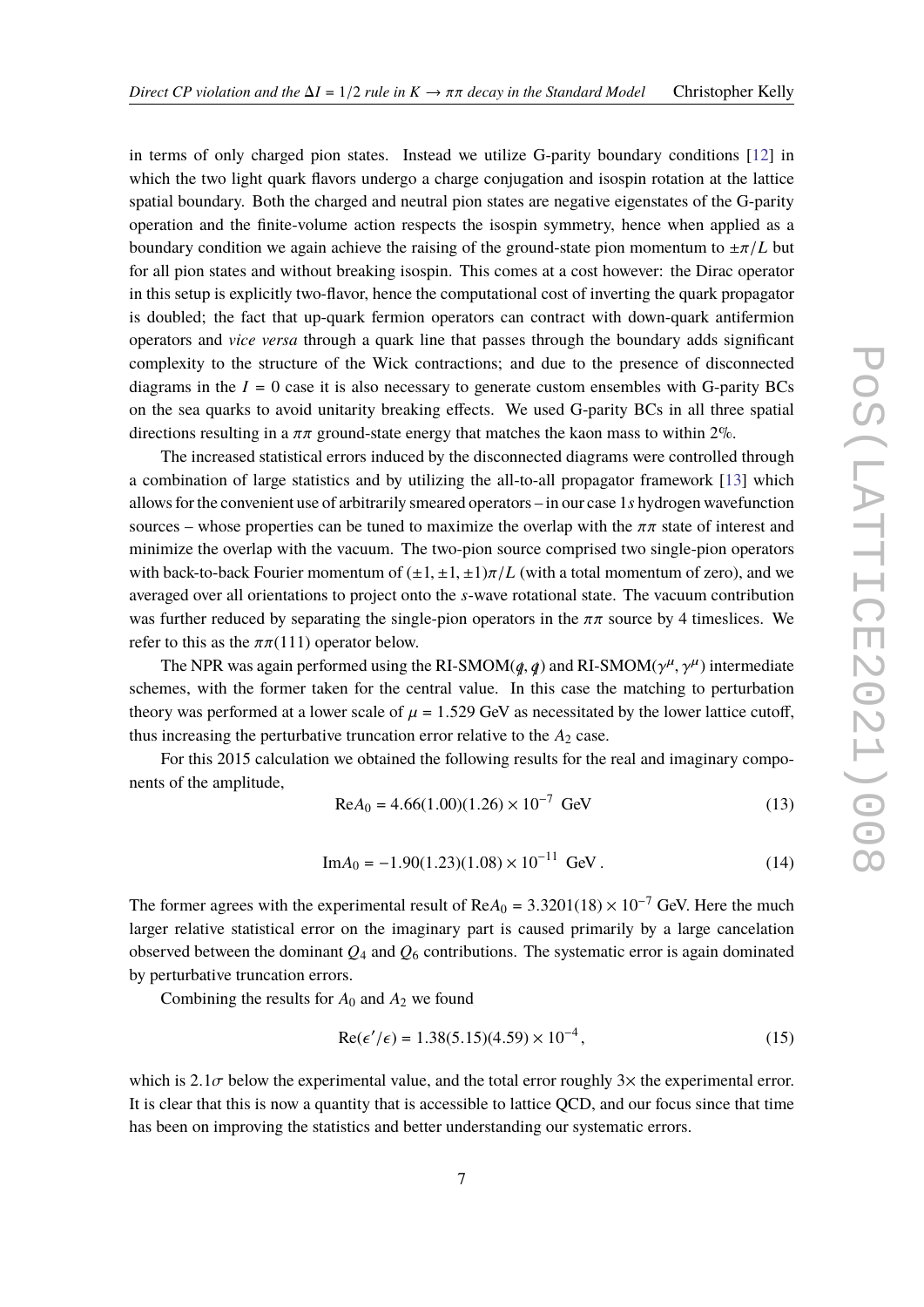#### **6. The "**ππ **puzzle"**

In order to reliably compute  $K \to \pi \pi$  amplitudes on the lattice it is essential to have good control over the two-pion system. We measure  $\pi\pi - \pi\pi$  two-point functions and from these extract the energies and the overlaps between our  $\pi\pi$  operators and the ground and excited  $\pi\pi$ states, both of which are used directly to extract the matrix element from the  $K \to \pi \pi$  three-point functions. The ground-state energy is also used to compute the  $\pi\pi$  phase shift using the Lüscher prescription [\[14\]](#page-15-3), which is required to obtain  $\epsilon'$  via Eq. [\(4\)](#page-2-0). In the 2015 calculation we obtained a<br>value of  $\delta$  (Eq. (8)  $\mu$ , (2) 22.8(4.0)(1.2)<sup>o</sup> which is substantially smaller than the analistica of -200 value of  $\delta_0(E_{\pi\pi} \approx m_K) = 23.8(4.9)(1.2)°$  which is substantially smaller than the prediction of ~39° obtained by combining the dispersive Roy equations with experimental input [\[15\]](#page-15-4).

<span id="page-7-0"></span>

**Figure 2:** The  $\pi \pi$  effective energy obtained using 1438 configurations with the  $\pi \pi (111)$  operator.

In order to better understand this discrepancy, following the 2015 calculation we dramatically increased our statistics from 216 to 1438 configurations, but rather than improving the agreement we found an even lower value of 19.1(2.5)<sup>°</sup> [\[16\]](#page-15-5). The effective mass plot for this  $\pi\pi$  two-point function<br>is above in Fig. 2. While this result was stable under verying the fit renges and also with two state is shown in Fig. [2.](#page-7-0) While this result was stable under varying the fit ranges and also with two-state fits, the rapid error growth visible in the figure suggests that the most likely origin of the discrepancy is due to nearby excited states whose presence is masked by the rapid degeneration of the signal. To resolve this issue we expanded our two-pion operator basis, incorporating two additional  $\pi\pi$ operators: the  $\pi\pi(311)$  operator in which the two constituent pions are again moving back-to-back as in the  $\pi\pi(111)$  case, but here with the next allowed momenta  $(\pm 3, \pm 1, \pm 1)\pi/L$  and permutations thereof; and the scalar  $\sigma = \frac{1}{\sqrt{2}} (\bar{u}u + \bar{d}d)$  operator, which also has vacuum quantum numbers and thus groints are that  $\bar{d}u$  and  $\bar{d}u$  and  $\bar{d}u$  are consistent as the set of  $\bar{d}u$  and  $\bar{d}u$  and  $\bar$ thus projects onto the  $I = 0 \pi \pi$  state. By varying the source and sink operator we are then able to construct a  $3 \times 3$  (symmetric) matrix of correlation functions that can be fit simultaneously to determine the energies of multiple states and the overlaps of the operators with those states. As we will demonstrate below, this technique is much more powerful than merely fitting the large time dependence of the two-point functions from a single operator.

Using the three  $\pi\pi$  operators detailed above we repeated our calculation of  $A_0$  on 741 con-figurations of the same ensemble [\[1\]](#page-14-0). In Fig. [3](#page-8-0) we show the result for the  $\pi\pi$  ground-state energy obtained by varying the fit range, the number of operators and the number of states in the  $\pi\pi$  twopoint function fits. The 1-operator, 1-state result in this figure is equivalent to the fits performed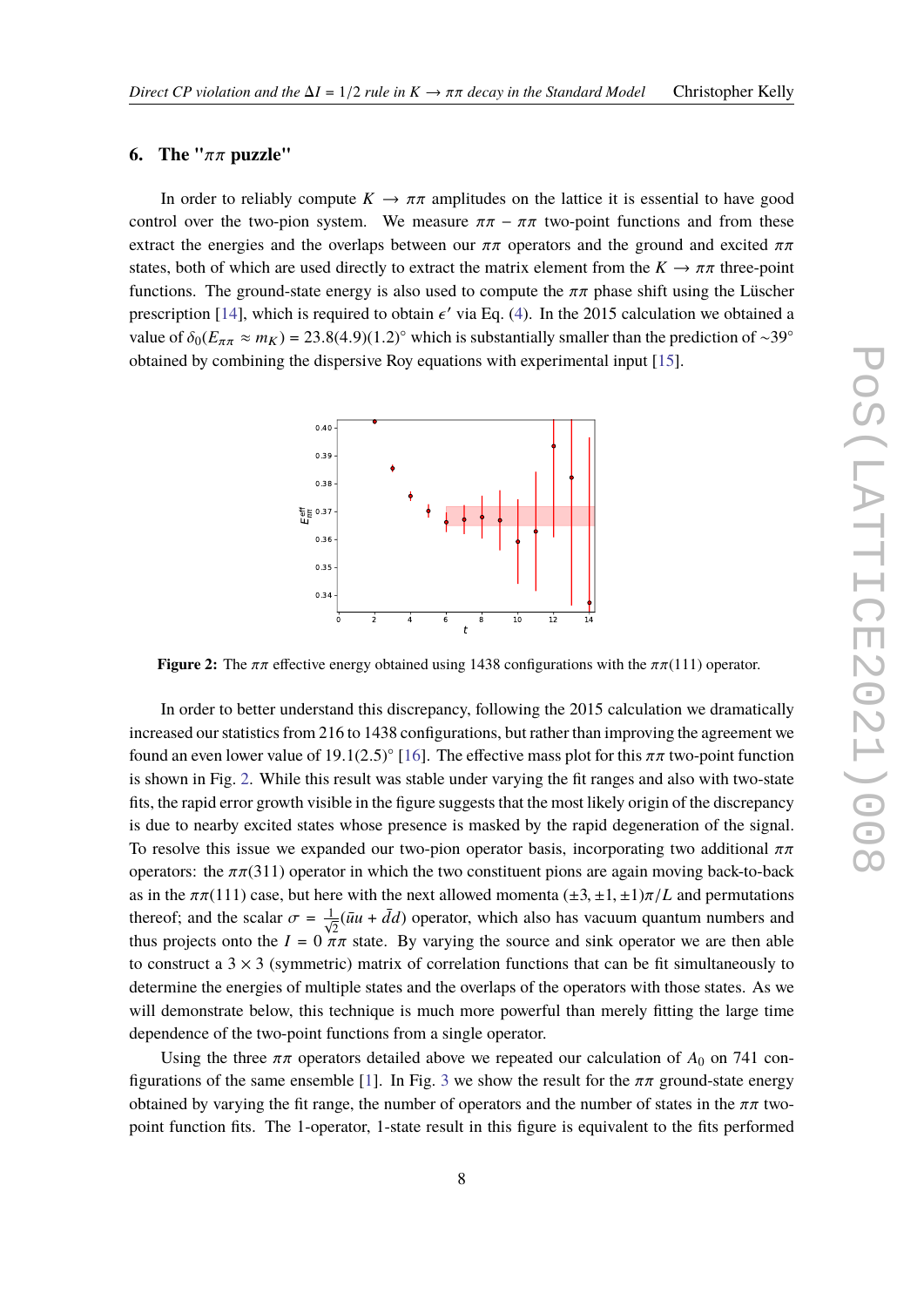<span id="page-8-0"></span>

**Figure 3:** The  $I = 0 \pi \pi$  energy obtained by varying the lower bound on the fit range  $t_{\text{min}}$ , the number of operators and number of states. In the legend  $O_a$ ,  $O_b$ ,  $O_c$  correspond to the  $\pi\pi(111)$ ,  $\pi\pi(311)$  and  $\sigma$ operators, respectively. Our best fit is the 3-operator, 2-state result with  $t_{\text{min}} = 6$ .

in our 2015 calculation, and again we see an apparent plateau at  $t_{\text{min}} = 6$  or 7; however in adding further operators we see a marked shift in the fitted energy to lower values as well as a dramatic improvement in the quality of the plateau and the statistical error, thus demonstrating the presence of excited state contamination. This figure also exemplifies the power of the multi-operator technique, providing a much larger reduction in the statistical error than would be obtained for the same cost merely by increasing statistics. For our final result we obtained

$$
\delta_0(471 \text{ MeV}) = 32.3(1.0)(1.4)^{\circ} \,. \tag{16}
$$

This result is in much better agreement with the dispersive prediction at this energy of 35.9°,<br>hance we conclude that the discrepancy with the dispersive result wes indeed due to evoited atota hence we conclude that the discrepancy with the dispersive result was indeed due to excited state contamination and that the issue has now been resolved. For more details on the fits to the two-point functions and our procedures for estimating the systematic errors, as well as an expansion of the phase shift determination to moving-frame  $\pi\pi$  operators with lower center of mass energies, we direct the reader to our companion paper, Ref. [\[16\]](#page-15-5). Note that the result above is reproduced from Ref. [\[16\]](#page-15-5) and has a systematic error that differs slightly from the earlier result given in Ref. [\[1\]](#page-14-0); this difference is sufficiently small that it has no significant impact on the determination of  $\epsilon'$ .

# **7. Improved determination of** *A*<sup>0</sup>

The  $K \to \pi \pi$  matrix elements are obtained by fitting to three-point functions of the form

$$
C_i(t, t_{\text{sep}}^{K \to \text{snk}}) = \langle 0 | O_{\text{snk}}^\dagger(t_{\text{sep}}^{K \to \text{snk}}) Q_i(t) O_K(0) | 0 \rangle \tag{17}
$$

where  $O_K$  is the kaon operator,  $O_{snk}$  one of the  $\pi\pi$  operators and  $Q_i$  are the (subtracted) weak effective operators. We measured with five different source-sink separations  $t_{\text{sep}}^{K \to \text{snk}} \in \{10, 12, 14, 16, 18\}$ <br>and  $\Omega$ , is inserted an all intervaning timeslines. We simultaneously fit over all  $K \to \text{snk}$  and absis and  $Q_i$  is inserted on all intervening timeslices. We simultaneously fit over all  $t_{\text{sep}}^{K \to \text{snk}}$  and choice of  $O_{snk}$ , and apply cuts on the minimum time separation  $t_{min}$  between the kaon and the four-quark operator, as well as the minimum time separation  $t'_{\text{min}}$  between the four-quark operator and the  $\pi\pi$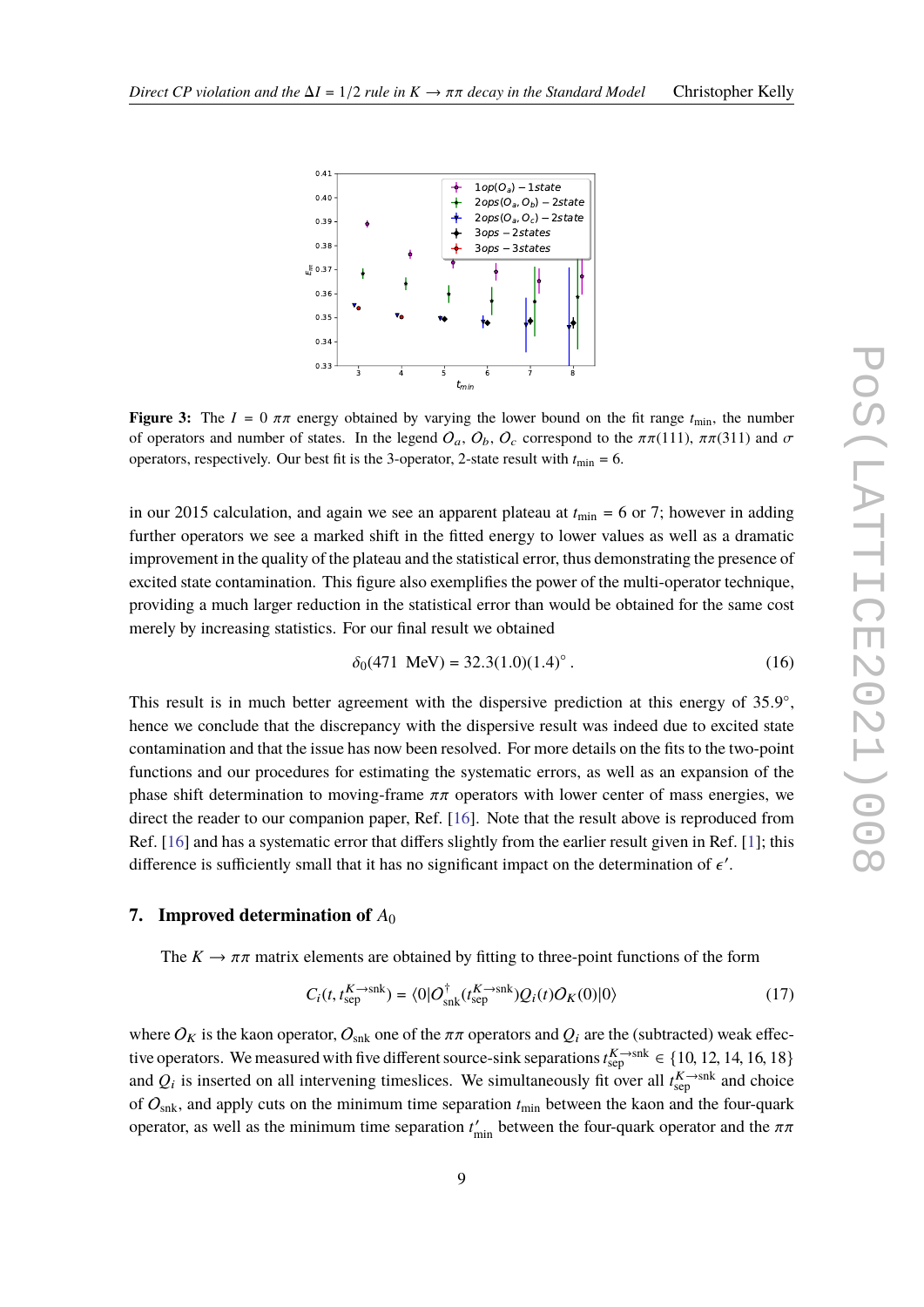sink, where  $t' = t_{\text{sep}}^K \rightarrow t$ . For this improved calculation we also use 741 configurations of the same ensemble used in our 2015 calculation.

For plotting purposes we define an effective  $K \to \pi \pi$  matrix element,

$$
M_i^{\text{eff},\text{snk}}(t') = C_i(t, t_{\text{sep}}^K - \text{snk}) \left( \frac{1}{\sqrt{2}} A_K A_{\text{snk}}^0 e^{-m_K t} e^{-E_0(t_{\text{sep}}^K - \text{snk} - t)} \right)^{-1}
$$
  
= 
$$
M_i^0 + \sum_j \frac{A_{\text{snk}}^j}{A_{\text{snk}}^0} M_i^j e^{-(E_j - E_0)t'}.
$$
 (18)

where  $A_K$  and  $m_K$  are the ground-state kaon operator-overlap coefficient and mass, respectively, and  $A_{\text{snk}}^j$  and  $E_j$  are the operator-overlap and energy of the  $\pi\pi$  ground and excited states. These results are obtained from their respective two-point function fits. We apply a uniform cut of  $t_{\text{min}} = 6$ to ensure that only the kaon ground state contributes. These effective matrix elements converge to the desired matrix elements  $M_i^0$  at large  $t'$ .

<span id="page-9-0"></span>

**Figure 4:** The effective matrix elements of the  $Q_2$  and  $Q_6$  operators for the  $\pi \pi (111)$ ,  $\sigma$  and optimal operators as a function of the time separation  $t'$  between the four-quark operator and the  $\pi\pi$  sink operator.

In order to demonstrate the effect of the additional  $\pi\pi$  operators on the matrix elements we further define an optimal operator  $O_{opt} = \sum_i r_i O_{snk,i}$  where  $r_i$  are chosen based on the results of the  $\pi\pi$  two-point function fits to maximize the overlap of this operator with the ground state. For our best fit with three operators and two states, this correlator matrix is not square hence there is no unique definition of  $r_i$ ; however Fig. [3](#page-8-0) shows that the vast majority of the improvement is obtained from just the  $\pi\pi(111)$  and  $\sigma$  operators. We therefore compute  $r_i$  from the 2 × 2 correlator matrix with these operators and two states. In Fig. [4](#page-9-0) we show the effective matrix elements of  $Q_2$  and *Q*6, which are the dominant contributions to the real and imaginary parts of *A*0, respectively, for the  $\pi\pi(111)$ ,  $\sigma$  and optimal sink operators. As we saw for the  $\pi\pi$  fits, the introduction of more operators results in a clear and marked improvement in both the statistical errors and on the quality of the plateau.

We varied the number of operators, states and the temporal cuts in order to probe the excited state errors and to obtain our best fit. In Fig. [5](#page-10-0) we plot the results of those fits. In the *Q*<sup>2</sup> case we find good agreement between all of the fits for  $t'_{\text{min}} \geq 4$ , although we see improved statistical errors with the additional operators. However for  $Q_6$  we see a clear pattern of excited state contamination in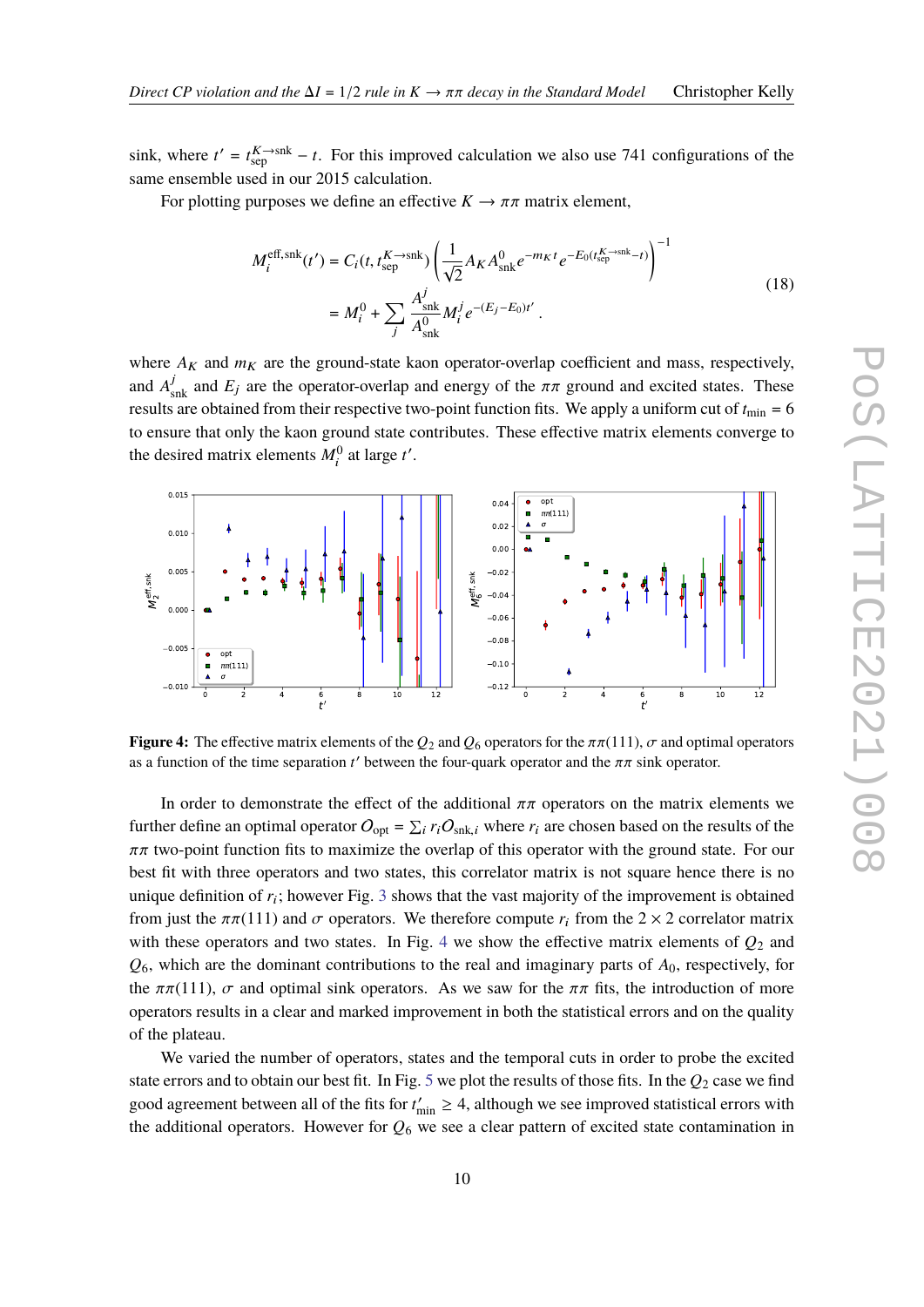<span id="page-10-0"></span>

**Figure 5:** The fitted ground-state matrix elements of the *Q*<sup>2</sup> and *Q*<sup>6</sup> operators for various choices of the number of operators, number of states and the cut *t*min between the kaon and four-quark operators, as a function of the cut  $t'_{\text{min}}$  between the four-quark operator and the  $\pi \pi$  sink. In the legend "*a* × *b*" indicates the fit was performed with *<sup>a</sup>* operators and *<sup>b</sup>* states, and "opt." indicates the optimal operator was used. In the two-operator case we drop the  $\pi \pi (311)$  operator and in the one-operator case we further drop the  $\sigma$ . The "sys." results are obtained using three operators and three states for both the  $\pi\pi$  and  $K \to \pi\pi$  fits and is used in the systematic error estimation. The values are shifted for clarity.

the one and two-operator fit results, the latter converging later than the former as we would expect. The final best fit for all operators was obtained with three operators and two states with  $t'_{\text{min}} = 5$ and  $t_{\text{min}} = 6$ . The best fit from the 2015 calculation would correspond here to the "1  $\times$  1  $t_{\text{min}} = 6$ " point with  $t'_{\text{min}} = 4$ , which we see is very different from our new best fit; unfortunately this implies that our  $\leq$  5% estimate for the excited state contamination in our 2015 calculation was significantly underestimated.

Alongside the additional  $\pi\pi$  operators, another significant improvement in this updated calculation is the use of step-scaling [\[17\]](#page-15-6) to circumvent the limit imposed by the coarse lattice spacing on the largest renormalization scale that can be used for the NPR. This procedure involves computing the step-scaling matrix

$$
\Lambda^{\text{RI}}(\mu_2, \mu_1) = Z^{\text{RI} \leftarrow \text{lat}}(\mu_2) \left[ Z^{\text{RI} \leftarrow \text{lat}}(\mu_1) \right]^{-1} \tag{19}
$$

on a finer ensemble, where  $\mu_1$  is a scale accessible to the coarse ensemble,  $\mu_2 > \mu_1$  is a scale accessible to the fine ensemble, and  $Z^{\text{RI}\leftarrow \text{lat}}(\mu)$  is the RI-SMOM NPR matrix.  $\Lambda^{\text{RI}}$  therefore encapsulates the non-perturbative running of the renormalization factor, and has a well defined continuum limit. In principle this continuum limit should be taken to remove discretization errors on  $\Lambda^{\text{RI}}$  but these effects are small and can be neglected assuming it is computed on a fine enough lattice. We then compute  $Z^{\text{RI}\leftarrow \text{lat}}(\mu_1)$  on the coarse ensemble and apply  $\Lambda^{\text{RI}}$  to raise the renormalization scale,

$$
Z^{\text{RI}\leftarrow\text{lat}}(\mu_2) = \Lambda^{\text{RI}}(\mu_2, \mu_1) Z^{\text{RI}\leftarrow\text{lat}}(\mu_1).
$$
 (20)

For this calculation we used the "32Ifine" ensemble described in Ref. [\[10\]](#page-14-9), which has  $a^{-1}$  = 3.148(17) GeV, and used  $\mu_2 = 4.006$  GeV and  $\mu_1 = 1.53$  GeV. As we will show below, the adoption of this higher scale resulted in a factor of three reduction in our NPR systematic error.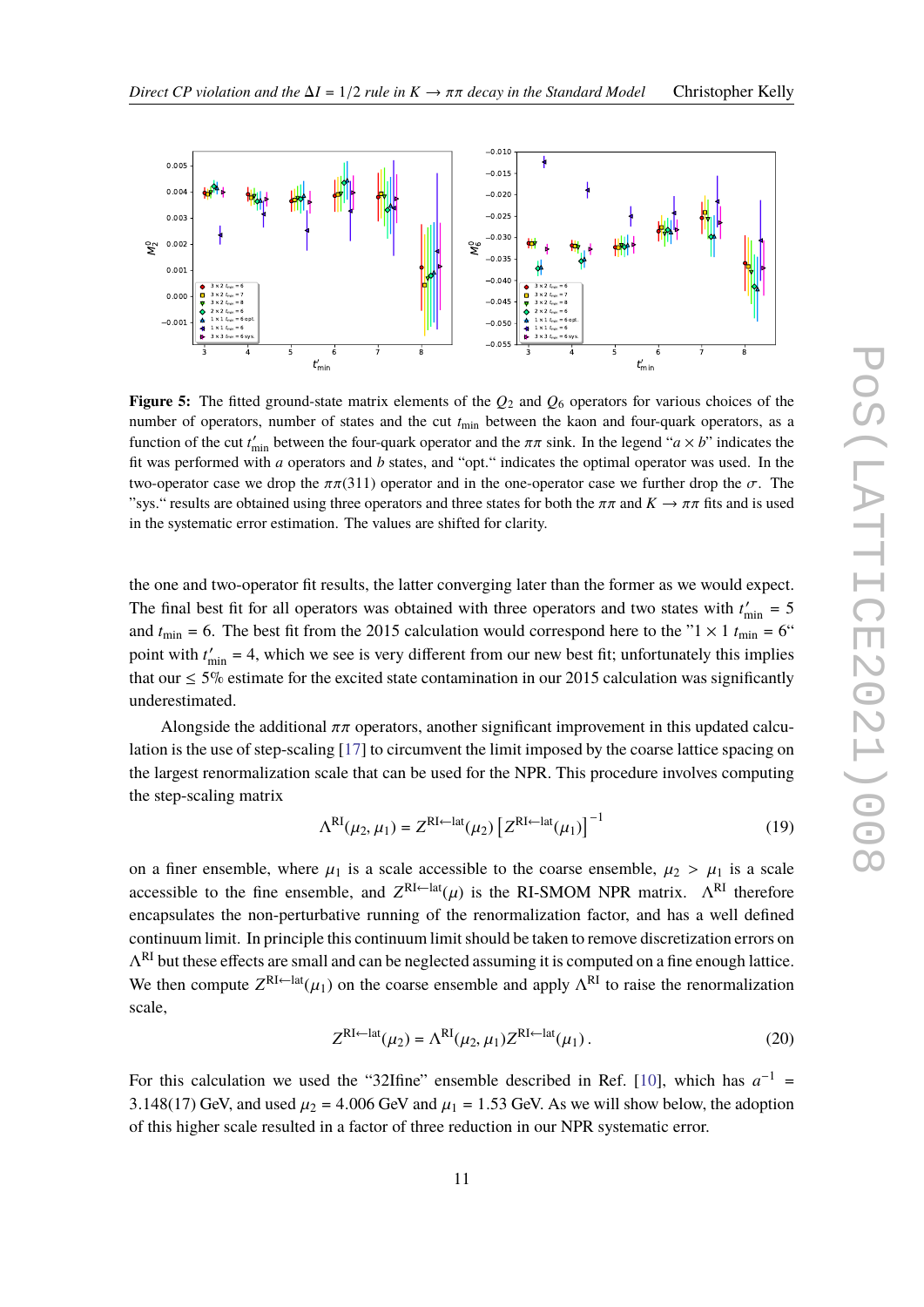# <span id="page-11-0"></span>**8.** New results for  $A_0$  and  $\epsilon'$

For our new calculation we find [\[1\]](#page-14-0)

$$
Re A_0 = 2.99(0.32)(0.59) \times 10^{-7} \text{ GeV}
$$
 (21)

$$
Im A_0 = -6.98(0.62)(1.44) \times 10^{-11} \text{ GeV}
$$
 (22)

The former agrees well with the experimental result  $ReA_0 = 3.3201(18) \times 10^{-7}$  GeV and with our previous result. The value for Im*A*<sup>0</sup> differs substantially however, which gives rise to a similarly large change in  $\epsilon'$ :

$$
Re(\epsilon'/\epsilon) = 21.7(2.6)(6.2)(5.0) \times 10^{-4},
$$
\n(23)

which is now in good agreement with the experimental number. In Ref. [\[1\]](#page-14-0) we perform a detailed study of the origin of the difference between our new and old calculations and determine that it is primarily driven by the excited state contamination discussed in the previous section, which is removed by introducing additional operators and increasing  $t'_{\text{min}}$  from 4 to 5.

We now discuss the systematic error budget. The third set of parentheses in Eq. [23](#page-11-0) gives an estimate of the effects of isospin breaking (IB) and electromagnetism (EM), which for  $\epsilon'$  are<br>circuificently enhanced over their typical negative and size because of the 20*X* symmetric of A, by significantly enhanced over their typical percent-scale size because of the  $20\times$  suppression of  $A_2$  by the mechanics of the  $\Delta I = 1/2$  rule increasing the relative effect of EM+IB on this term. This 23% systematic error is the largest single contribution to our budget and is presently estimated using next-to-leading order chiral perturbation theory with some input from the  $1/N_c$  expansion [\[19\]](#page-15-7).

A detailed discussion of the remaining systematic errors and their estimation can be found in Ref. [\[1\]](#page-14-0). Below we focus on the dominant systematic errors of the 2015 calculation and describe how they have changed in our updated result:

- The discretization error resulting primarily from the use of a single, somewhat coarse  $a^{-1}$ <sup>1</sup>.<sup>38</sup> GeV lattice spacing in the determination of *<sup>A</sup>*0. We estimate 12% for this error based on the continuum extrapolation behavior of the  $\Delta I = 3/2$  operators, and this remains unchanged from our 2015 calculation.
- The error on the perturbative Wilson coefficients. For the 2015 calculation we estimated  $12\%$ for this error by comparing the results with leading and next-to-leading order perturbation theory. In the new calculation we might have hoped that raising the  $RI \rightarrow MS$  matching scale from 1.53 GeV to 4 GeV would improve this error, but in fact we have deduced that the bulk of the error arises from the use of perturbation theory to match the 3- and 4-flavor theories across the charm threshold, which is performed at  $m_c \approx 1.3$  GeV before running up to 4 GeV in the 3-flavor theory. Thus we continue to estimate a 12% contribution for this source of error.
- The error on the NPR resulting from using perturbation theory to match between the RI and MS schemes. By studying the behavior of the difference between the results obtained with the RI-SMOM( $q$ ,  $q$ ) and RI-SMOM( $\gamma^{\mu}$ ,  $\gamma^{\mu}$ ) intermediate schemes as a function of the matching<br>scale, we conclude that this error has reduced from 15% on our 2015 calculation to just 5%  $\kappa$ 1-SMON(q, q) and  $\kappa$ 1-SMON( $\gamma$ ,  $\gamma$ ) intermediate schemes as a function of the matching scale, we conclude that this error has reduced from 15% on our 2015 calculation to just 5% as a result of using step-scaling to increase the matching scale to 4 GeV.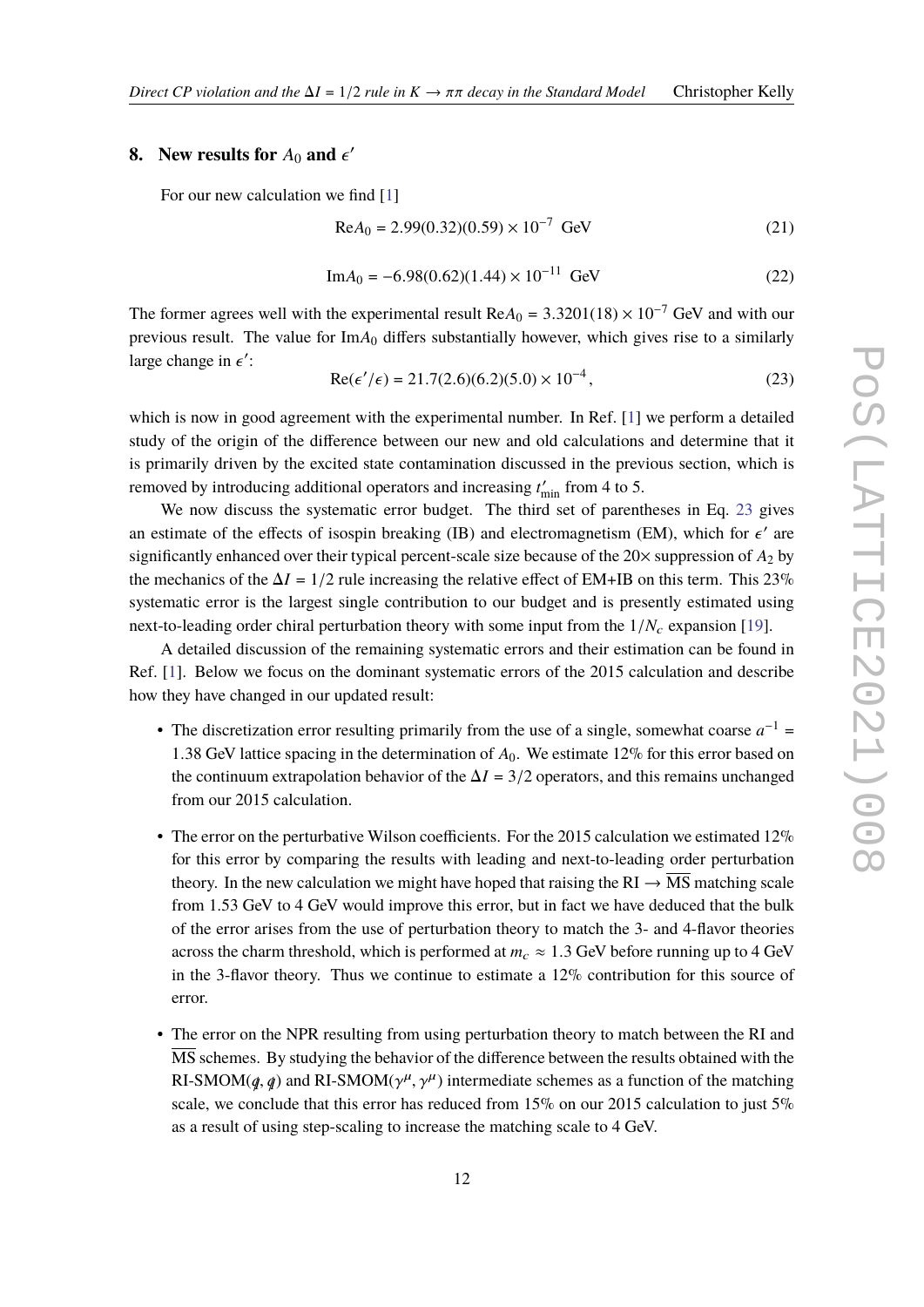- The error on the Lellouch-Lüscher factor *F* arising from the uncertainty in the derivative of the  $I = 0 \pi \pi$  phase shift as a function of energy. Due to our greatly improved understanding and confidence in the behavior of the  $\pi\pi$  system, and the fact that we are able to independently compute this derivative purely from the lattice (albeit with somewhat large errors), we reduced this systematic error from 12% to 1.5%. The reader should note that the above derivative is a subdominant contribution to *F* with the majority arising from a known analytic function, hence this 1.5% error actually arises from a 12% variation in the derivative.
- Excited state contamination in the  $I = 0$  K  $\rightarrow \pi \pi$  and  $\pi \pi \pi \pi$  correlation function fits. In the 2015 calculation, owing the to the stability of the fits and the clear apparent plateau, we assigned a  $\leq$  5% error to this source. However, as we have described above, this error was significantly underestimated. By introducing more  $\pi\pi$  operators and increasing statistics we have obtained much more reliable results and conclude that the excited state contamination is now negligible in comparison to our other error sources.

### **9. Outlook**

Since the publication of the updated calculation we have started preparing for future calculations to further improve statistics and address our remaining systematic errors. The most important are the effects of isospin breaking and electromagnetism, which together contribute our dominant systematic error and for which the uncertainty may be large due to the reliance on chiral perturbation theory and the  $1/N_c$  expansion. Unfortunately, significant theoretical and computational hurdles must be overcome before a lattice calculation of these effects becomes possible, primarily related to the treatment of the long-range electromagnetic interactions in a finite box. A popular technique,  $QED<sub>L</sub>$ , allows for the treatment of  $QED$  on the lattice by explicitly removing the zero modes from the photon propagator, at the cost of introducing new <sup>1</sup>/*<sup>L</sup>* power-law finite-volume corrections that must be determined. We are investigating [\[20\]](#page-15-8) an alternate technique whereby Coulomb gauge is used to separate the QED interaction into a static Coulomb potential component and a component involving only transverse photons. The static potential is truncated to a finite range *R* and placed on the lattice, incurring <sup>1</sup>/*<sup>R</sup>* corrections that can be computed analytically using infinite volume perturbation theory. Additional work will be required to include the transverse photon contributions. A potential difficulty for application to  $K \to \pi \pi$  is the fact that these QED approaches are not clearly compatible with G-parity boundary conditions where the boundary changes up into down quarks and *vice versa*, thus breaking charge conservation.

Another significant systematic error arises due to the use of perturbation theory to match across the charm threshold between the four flavor theory and the three flavor theory in which we simulate the decay. This can be circumvented by performing a simulation in the four-flavor theory directly, but the combined requirement of fine lattice spacings to control charm discretization effects and large physical volumes to control finite volume errors puts this out of the reach of the present generation of supercomputers. We are investigating an alternative approach [\[21,](#page-15-9) [22\]](#page-15-10) whereby the Wilson coefficients relating the three and four flavor theories are computed non-perturbatively by evaluating suitable ratios of renormalized Green's functions containing the three and four-flavor weak effective operators on the same three flavor lattice (i.e. neglecting charm sea effects) at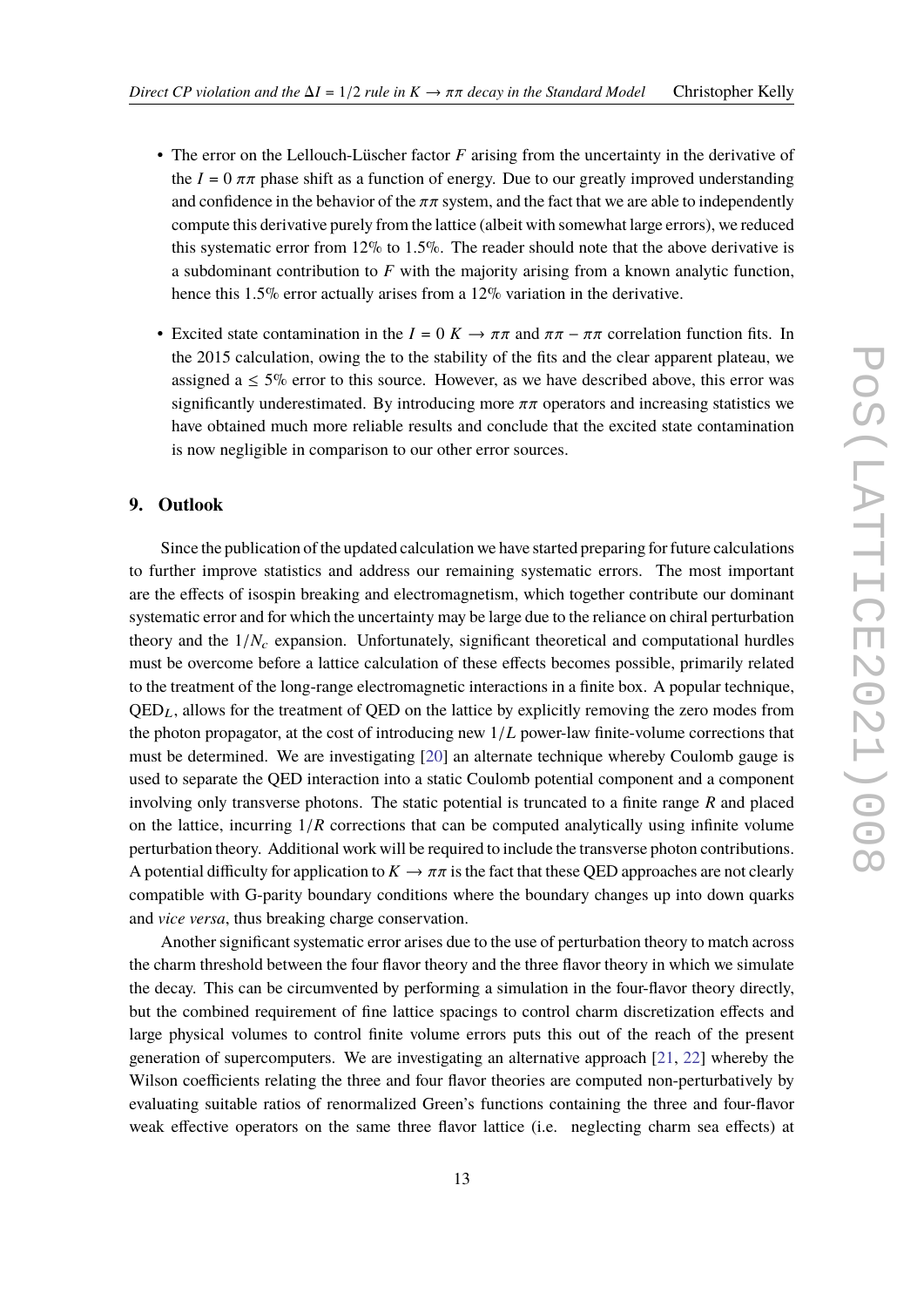energies much below the charm quark mass,  $\mu \ll m_c$ . One of the major difficulties of this calculation is in finding a renormalization scheme suitable for evaluation at such low energy scales; in this regime the RI-SMOM schemes tend to become very noisy and mixing occurs with a tower of gauge-noninvariant operators entering due to the reliance on gauge fixing. For this calculation we are investigating the use of position-space renormalization techniques which do not require gauge fixing.

The most significant pure-lattice systematic error is due to the determination of  $A_0$  on only a single, rather coarse ensemble. We estimated the size of these effects by studying the scaling dependence of the three operators entering the  $I = 2$  amplitude, for which continuum results are available. However it is not clear the extent to which this estimate is reliable due to the different physics pertaining to the  $I = 0$  amplitude. To address this issue we are proceeding down two complementary avenues. The dramatic impact of the multiple operator technique for isolating the physical  $K \to \pi \pi$  matrix element from the contributions of nearby  $\pi \pi$  states has reopened the question of whether it is possible to perform a similarly precise calculation of  $A_0$  using regular periodic boundary conditions rather than G-parity BCs. This offers a number of advantages such as not requiring the generation of custom ensembles, a factor of two lower computational cost in evaluating quark propagators and a significant amount of computational effort (such as the determination of eigenvectors) can be shared with other projects, at the cost of the physical matrix element becoming a subdominant contribution to the three-point Green's functions. It also serves as a valuable cross-check of our G-parity result. We are presently performing an exploratory calculation on two ensembles [\[23\]](#page-15-11), the first the  $32<sup>3</sup> \times 64$  domain wall fermion ensemble with physical pion masses, periodic BCs and  $a^{-1} \approx 1.4$  GeV that was used for our original calculation of  $A$  [7, 81 (our our original calculation of  $A$  is north and an a lattice with the same normators and of  $A_2$  [\[7,](#page-14-6) [8\]](#page-14-7) (our current calculation of  $A_0$  is performed on a lattice with the same parameters and G-parity BCs) and the second a coarser  $24^3 \times 64$  ensemble with  $a^{-1} \approx 1$  GeV.

We are also looking to leverage the computational power of the new generation of supercomputers presently coming online to directly extend our G-parity calculation with additional lattice spacings. To this end we have developed code using the Grid [\[24,](#page-15-12) [25\]](#page-15-13) library to perform gauge field generation with G-parity boundary conditions that is optimized for calculation on GPUs, and have commenced the generation of two new ensembles on the Perlmutter machine: a  $40^3 \times 64$ lattice with  $a^{-1} \approx 1.7$  GeV and a 48<sup>3</sup> × 64 lattice with  $a^{-1} \approx 2.1$  GeV. The parameters of these ensembles were carefully chosen to maintain the same physical volume – and hence  $\pi \pi$  energy – as our present calculation, thus ensuring a physical decay. Like our existing calculation, both of these ensembles use Möbius DWF for which discretization effects enter at  $O(a^2)$  and higher, hence we will obtain a factor of two lever arm in the  $a^2$  continuum extrapolation with a third intermediate point to demonstrate linear scaling.

#### **10. Conclusions**

We have completed an update to our 2015 calculation of the measure of direct CP-violation in  $K \to \pi \pi$  decays,  $\epsilon'$ , with 2× smaller statistical errors and more robust and reliable systematic errors. Notably we have achieved much greater control over errors resulting from the contribution of nearby  $\pi\pi$  excited states in our matrix element fits by including multiple  $\pi\pi$  operators in a simultaneous fit to more reliably extract the ground-state dependence, and have reduced the systematic error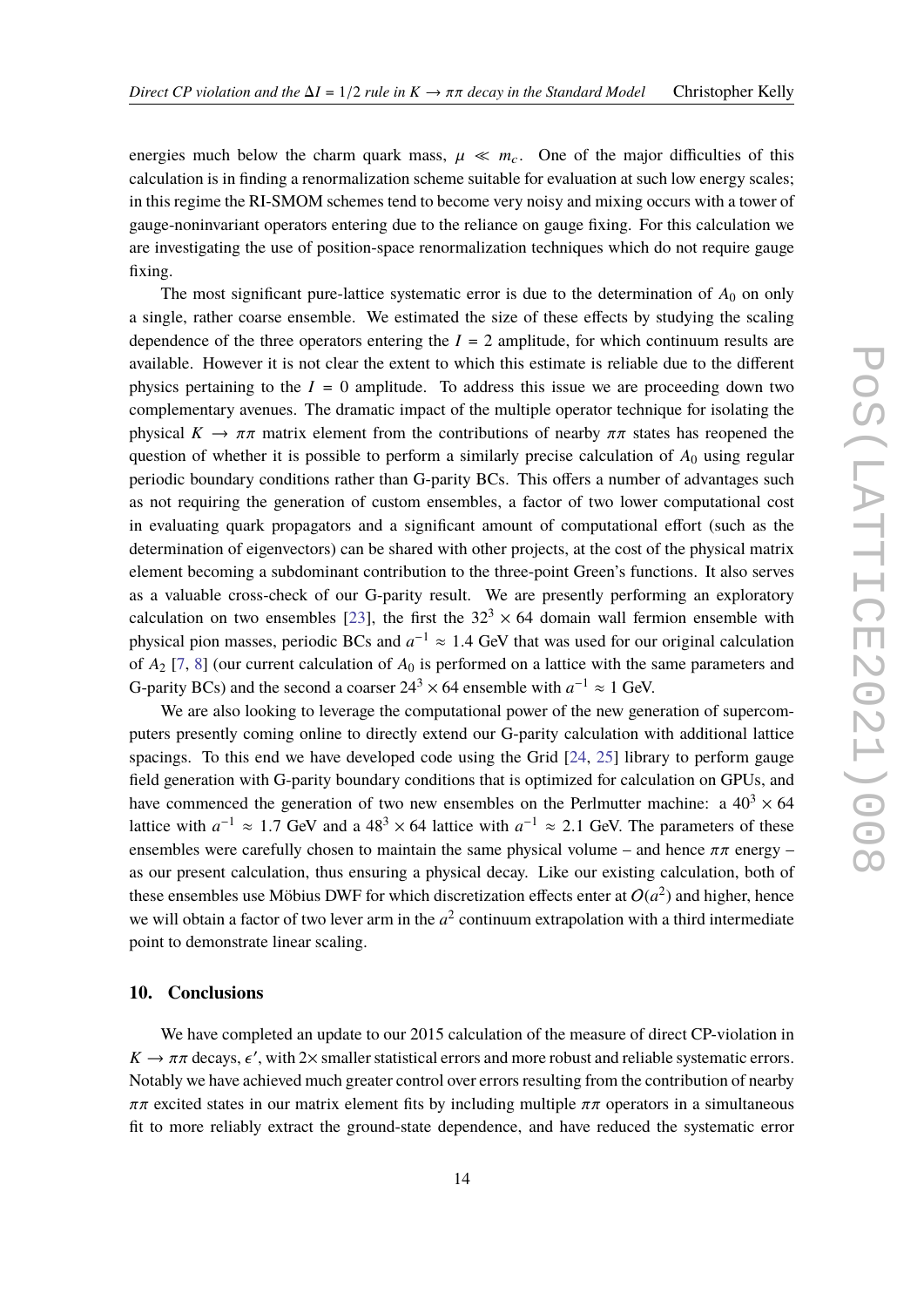arising from the truncation of the perturbative series used in matching our non-perturbative lattice renormalization scheme to the  $\overline{\text{MS}}$  by a factor of three using step-scaling. We obtain a result that is in good agreement with the experimental value and a total error  $\sim$ 3.6 $\times$  that of the experiment. We also perform an *ab initio* computation of the ratio  $\text{Re}A_0/\text{Im}A_2$  which is compatible with the experimental value, thus explaining the decades-old puzzle of the origin of the  $\Delta I = 1/2$  rule enhancement of this quantity as a consequence of non-perturbative QCD.

We believe that  $\epsilon'$  remains a promising avenue in which to search for new physics, and we have led in this decurrent our opening plane and embitions to solicy an increased procession which detailed in this document our ongoing plans and ambitions to achieve an increased precision which may reveal these effects.

#### **References**

- <span id="page-14-0"></span>[1] R. Abbott *et al.* [RBC and UKQCD], Phys. Rev. D **102**, no.5, 054509 (2020) doi:10.1103/PhysRevD.102.054509 [arXiv:2004.09440 [hep-lat]].
- <span id="page-14-1"></span>[2] J. R. Batley *et al.* [NA48], Phys. Lett. B **544**, 97-112 (2002) doi:10.1016/S0370- 2693(02)02476-0 [arXiv:hep-ex/0208009 [hep-ex]].
- <span id="page-14-2"></span>[3] E. Abouzaid *et al.* [KTeV], Phys. Rev. D **83**, 092001 (2011) doi:10.1103/PhysRevD.83.092001 [arXiv:1011.0127 [hep-ex]].
- <span id="page-14-3"></span>[4] M. Tanabashi *et al.* [Particle Data Group], Phys. Rev. D **98**, no.3, 030001 (2018) doi:10.1103/PhysRevD.98.030001
- <span id="page-14-4"></span>[5] Z. Bai *et al.* [RBC and UKQCD], Phys. Rev. Lett. **115**, no.21, 212001 (2015) doi:10.1103/PhysRevLett.115.212001 [arXiv:1505.07863 [hep-lat]].
- <span id="page-14-5"></span>[6] L. Lellouch and M. Luscher, Commun. Math. Phys. **219**, 31-44 (2001) doi:10.1007/s002200100410 [arXiv:hep-lat/0003023 [hep-lat]].
- <span id="page-14-6"></span>[7] T. Blum, P. A. Boyle, N. H. Christ, N. Garron, E. Goode, T. Izubuchi, C. Jung, C. Kelly, C. Lehner and M. Lightman, *et al.* Phys. Rev. Lett. **108**, 141601 (2012) doi:10.1103/PhysRevLett.108.141601 [arXiv:1111.1699 [hep-lat]].
- <span id="page-14-7"></span>[8] T. Blum, P. A. Boyle, N. H. Christ, N. Garron, E. Goode, T. Izubuchi, C. Jung, C. Kelly, C. Lehner and M. Lightman, *et al.* Phys. Rev. D **86**, 074513 (2012) doi:10.1103/PhysRevD.86.074513 [arXiv:1206.5142 [hep-lat]].
- <span id="page-14-8"></span>[9] T. Blum, P. A. Boyle, N. H. Christ, J. Frison, N. Garron, T. Janowski, C. Jung, C. Kelly, C. Lehner and A. Lytle, *et al.* Phys. Rev. D **91**, no.7, 074502 (2015) doi:10.1103/PhysRevD.91.074502 [arXiv:1502.00263 [hep-lat]].
- <span id="page-14-9"></span>[10] T. Blum *et al.* [RBC and UKQCD], Phys. Rev. D **93**, no.7, 074505 (2016) doi:10.1103/PhysRevD.93.074505 [arXiv:1411.7017 [hep-lat]].
- <span id="page-14-10"></span>[11] C. Sturm, Y. Aoki, N. H. Christ, T. Izubuchi, C. T. C. Sachrajda and A. Soni, Phys. Rev. D **80**, 014501 (2009) doi:10.1103/PhysRevD.80.014501 [arXiv:0901.2599 [hep-ph]].